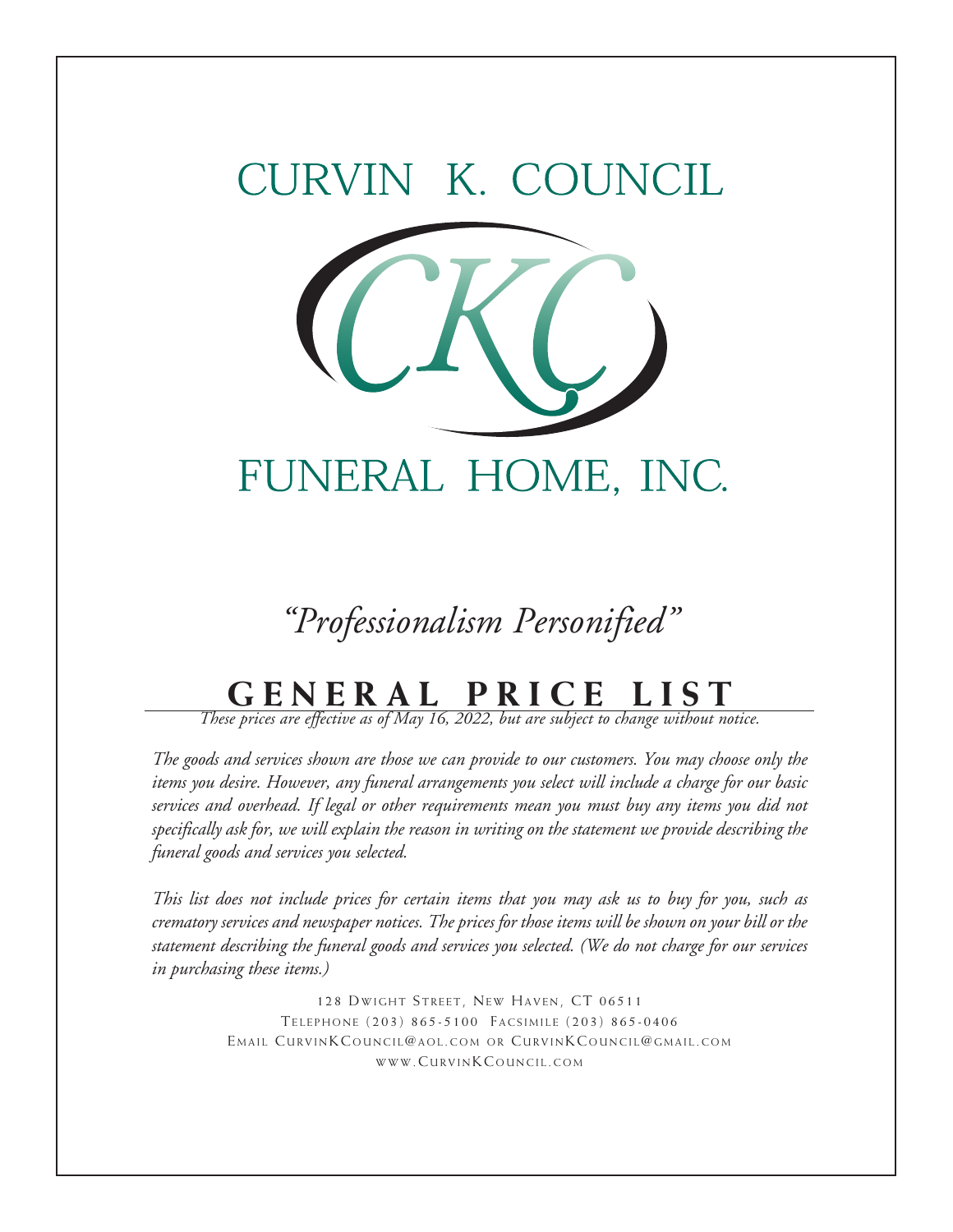|--|--|

Our charge for the services of funeral director and staff includes, but is not limited to, staff to respond to initial request for service; arrangement conference with family or responsible party; arrangement of funeral; preparation and filing of necessary authorizations and permits; recording vital statistics; and coordination with those providing other portions of the funeral, e.g. cemetery, crematory and others. Also included in these charges are overhead expenses relative to our facility such as insurance, maintenance, utilities, secretarial and administrative costs, compliance with infectious waste management regulations and employee safety regulations mandated by governmental agencies. This charge for our basic services and overhead will be added to the total cost of any funeral arrangements you select.

#### **Embalming** ..................................................................................................................................................... \$895.00

Except in certain special cases, embalming is not required by law. Embalming may be necessary, however, if you select certain funeral arrangements, such as a funeral with viewing. If you do not want embalming, you usually have the right to choose an arrangement that does not require you to pay for it, such as direct cremation or immediate burial.

#### **Other Preparation of the Body**

| Use of Staff, Equipment and Facilities                                                                                                                                                                                                                 |  |
|--------------------------------------------------------------------------------------------------------------------------------------------------------------------------------------------------------------------------------------------------------|--|
|                                                                                                                                                                                                                                                        |  |
| Viewing/Visitation held <b>one hour</b> prior to same day Funeral Ceremony at funeral home or another facility                                                                                                                                         |  |
| Viewing/Visitation held the day prior to the Funeral Ceremony at funeral home or another facility                                                                                                                                                      |  |
|                                                                                                                                                                                                                                                        |  |
|                                                                                                                                                                                                                                                        |  |
| Committal Service for next day interment following previous day Funeral Ceremony\$400.00                                                                                                                                                               |  |
|                                                                                                                                                                                                                                                        |  |
| <b>Transfer of Deceased to Funeral Home</b>                                                                                                                                                                                                            |  |
| Transfer of remains to funeral home from New Haven County hospitals (excluding Waterbury) \$495.00                                                                                                                                                     |  |
| Transfer of remains to funeral home from residence, nursing/rehabilitation facility, CT Hospice, Office<br>of the Chief Medical Examiner, Waterbury hospitals and hospitals outside of New Haven County \$595.00                                       |  |
|                                                                                                                                                                                                                                                        |  |
| <b>Automotive Equipment</b>                                                                                                                                                                                                                            |  |
|                                                                                                                                                                                                                                                        |  |
|                                                                                                                                                                                                                                                        |  |
| (New Haven County excluding Waterbury) Limousine does not wait for family during repast.                                                                                                                                                               |  |
| (If repast occurs prior to service, interment, or entombment, a \$250.00 per hour, per car fee will be charged.)                                                                                                                                       |  |
|                                                                                                                                                                                                                                                        |  |
| This charge includes basic services of funeral director and staff, transfer of remains to funeral home<br>from New Haven County hospitals (excluding Waterbury), embalming, transportation to Bradley International<br>Airport and shipping container. |  |
| This charge includes basic services of funeral director and staff, transportation from Bradley<br>International Airport and hearse / casket coach to cemetery or crematory.                                                                            |  |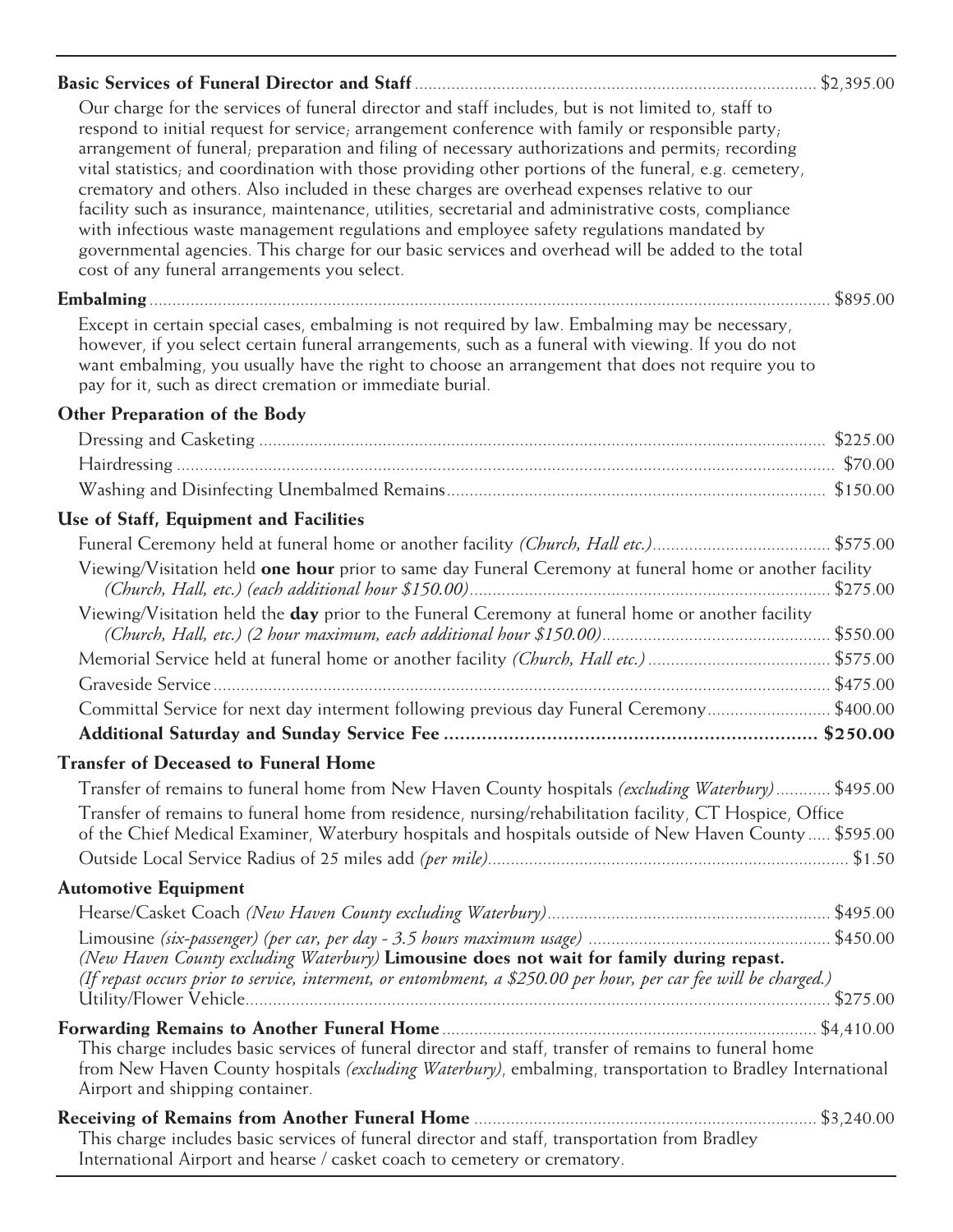### **Other Available Services and Merchandise**

|                                                                                             |  | Cremation Container (These containers encase the body and can be made of materials like fiberboard |                                |
|---------------------------------------------------------------------------------------------|--|----------------------------------------------------------------------------------------------------|--------------------------------|
| or composition. The containers we have available are rigid cardboard or wood) \$225.00 & up |  |                                                                                                    |                                |
|                                                                                             |  |                                                                                                    |                                |
|                                                                                             |  |                                                                                                    |                                |
|                                                                                             |  |                                                                                                    |                                |
|                                                                                             |  |                                                                                                    |                                |
|                                                                                             |  |                                                                                                    |                                |
|                                                                                             |  |                                                                                                    |                                |
|                                                                                             |  |                                                                                                    |                                |
| Sheltering of Remains (Per day after 6 days or any part thereof.                            |  |                                                                                                    |                                |
|                                                                                             |  |                                                                                                    |                                |
|                                                                                             |  |                                                                                                    |                                |
|                                                                                             |  | Memorial Tribute Blanket (includes standard shipping, add \$25.00 for expedited shipping) \$135.00 |                                |
|                                                                                             |  |                                                                                                    |                                |
|                                                                                             |  |                                                                                                    |                                |
|                                                                                             |  |                                                                                                    |                                |
|                                                                                             |  |                                                                                                    |                                |
|                                                                                             |  |                                                                                                    |                                |
|                                                                                             |  |                                                                                                    |                                |
|                                                                                             |  |                                                                                                    |                                |
|                                                                                             |  |                                                                                                    | Delphi (Non-sealed) \$1,700.00 |
|                                                                                             |  |                                                                                                    |                                |
|                                                                                             |  |                                                                                                    |                                |
|                                                                                             |  |                                                                                                    |                                |
|                                                                                             |  |                                                                                                    |                                |

| Milan Cast Bronze \$1,270.00       |  |                                |  |  |
|------------------------------------|--|--------------------------------|--|--|
| Horizontal Bronze Pewter  \$640.00 |  |                                |  |  |
|                                    |  |                                |  |  |
|                                    |  | Stone Tone Synthetic  \$290.00 |  |  |
|                                    |  |                                |  |  |
|                                    |  |                                |  |  |
|                                    |  |                                |  |  |

 *(Additional fee for engraving, if applicable.)*